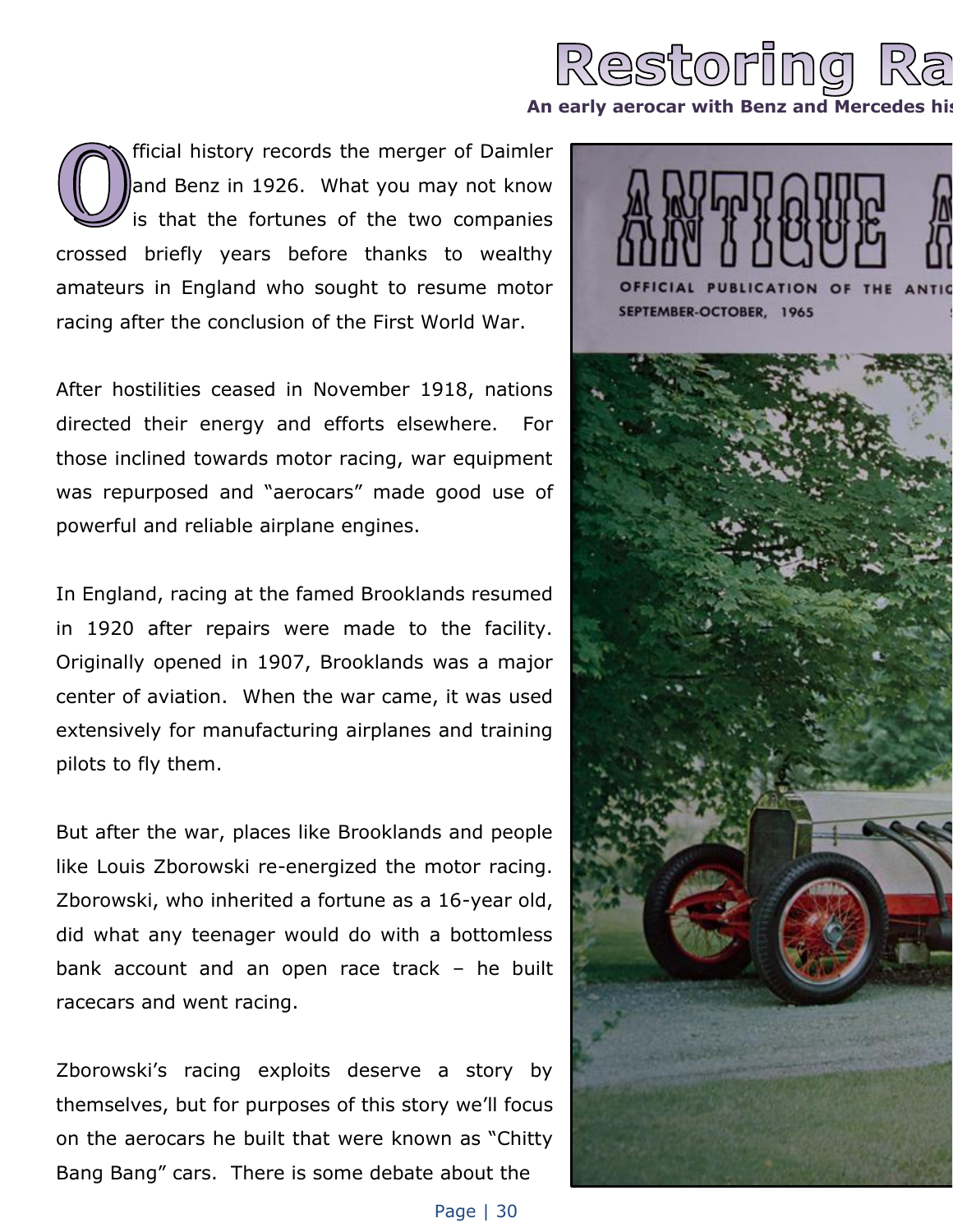## bbit the First

**An Early arts an engine overhaul a century later.** 

## **story and photos by Kevin Ehrlich cover photo courtesy of The Antique Automobile Club of America**



origin of the name. Two possible theories suggest the name came from the sound of the cars or in tribute to British female aeronautical engineer Letitia Chitty. The more likely origin of the name was a lewd song popular among British military men that meant something to them, but wouldn't have been known beyond their circles.

Zborowski built several "aerocars" which ran over 100mph and won a few races. He also encountered a few accidents and incidents, so only one of the original Chitty cars survives.

Amidst this excitement, a wealthy Englishman named Lord Scarisbrick commissioned a car of his own to go racing in 1921 or 1922. The project combined a 1907 Mercedes chassis with a Benz Bz.IV 6-cylinder engine from about 1916 or 1917.

Lord Scarisbrick apparently paid £1600 to the London company of C.H. Crowe & Co. to build the car, including a custom £160 Bosch starter motor. The price tag easily exceeded the cost of all but the most expensive houses and cars at the time. Roughly equivalent to \$8000 in 1921, the tariff in 2017 dollars would likely be in six figures.

The car was a credible racing machine. Lord Scarisbrick ran it at places like Brooklands and the beaches of Fanoe in Denmark. It ran 113 mph at Brooklands and won several races.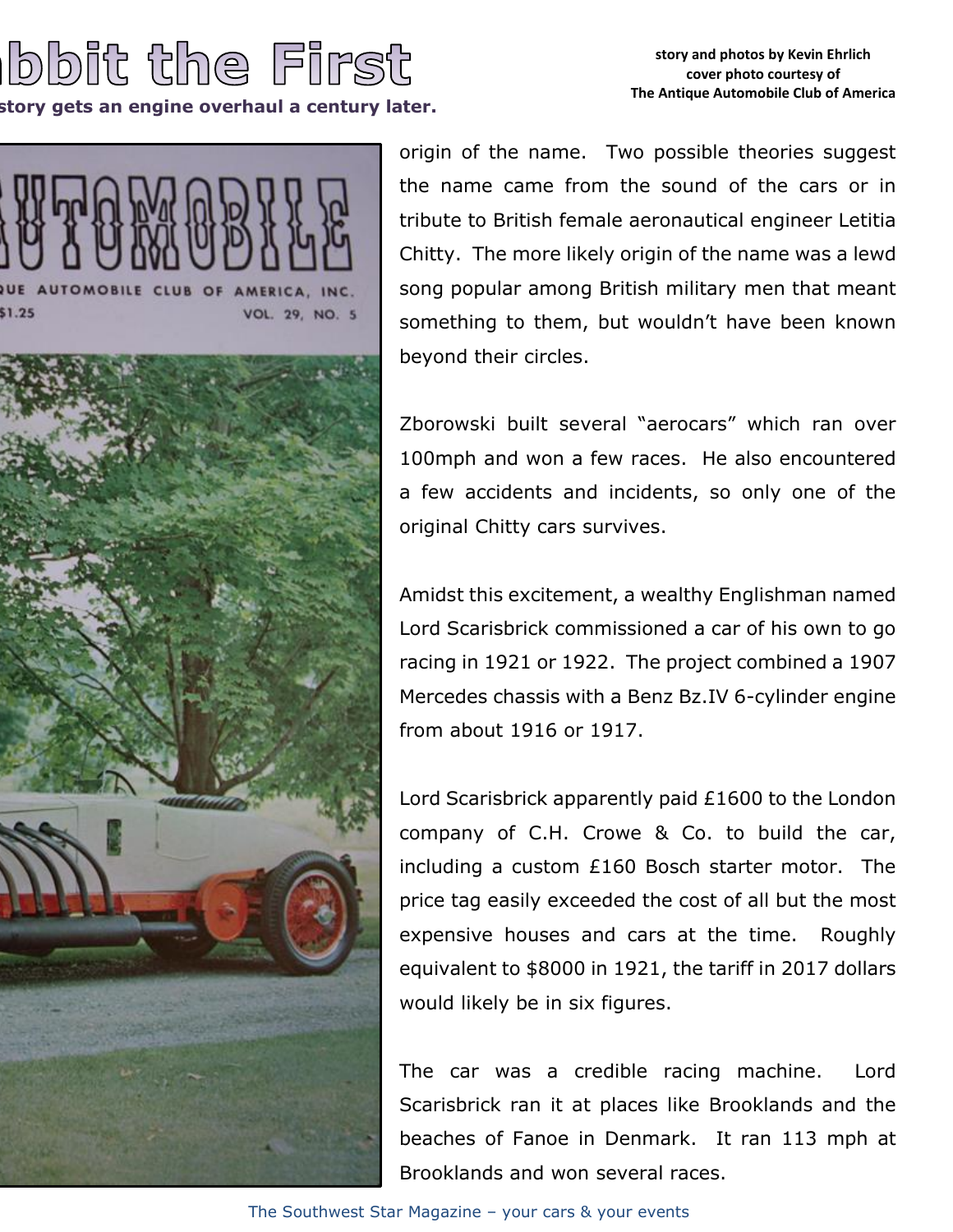Lord Scarisbrick couldn't have realized it at the time, but his machine was the precursor to the products that we know as Mercedes-Benz and likely one of the first to combine the marques in some fashion. His car was created several years before Daimler and Benz formally combined in 1926, like the many other smaller German companies looking for sufficient scale to survive in a post-war economy. The Mercedes brand name was a property of Daimler which also started the tradition of the three-pointed star in 1910.

The 1907 Mercedes chassis likely came from a chain-drive "75" road car. Its frame required five additional cross members for strength for the race car, but the Mercedes axles, steering box, gearbox and other bits were retained.



The powerplant for the race car came from Benz & Cie who built thousands of engines for the war effort in their small Mannheim, Germany factory.

Better known for cars and trucks, Benz started work on its first aircraft engine in 1908. After early development led to some success, Benz developed

a succession of in-line 6 cylinder water-cooled engines. Relevant to our story, the Benz Bz.IV was built from 1916-1918. About 6400 engines were built, primarily servicing the needs of light reconnaissance and artillery spotting aircraft.

The engine is large to say the least. Measuring about 5 feet from fan to flywheel and weighing about 850 pounds, the 6 cylinders displace a total of 18.8 liters and work together to produce about 228hp at 1400 rpm. Four valves sit atop each cylinder with springs fully exposed to the elements.

Advanced for its time, the pistons were made of aluminum. The cylinders were made of cast iron with steel jackets surrounding them where water was circulated for cooling. Over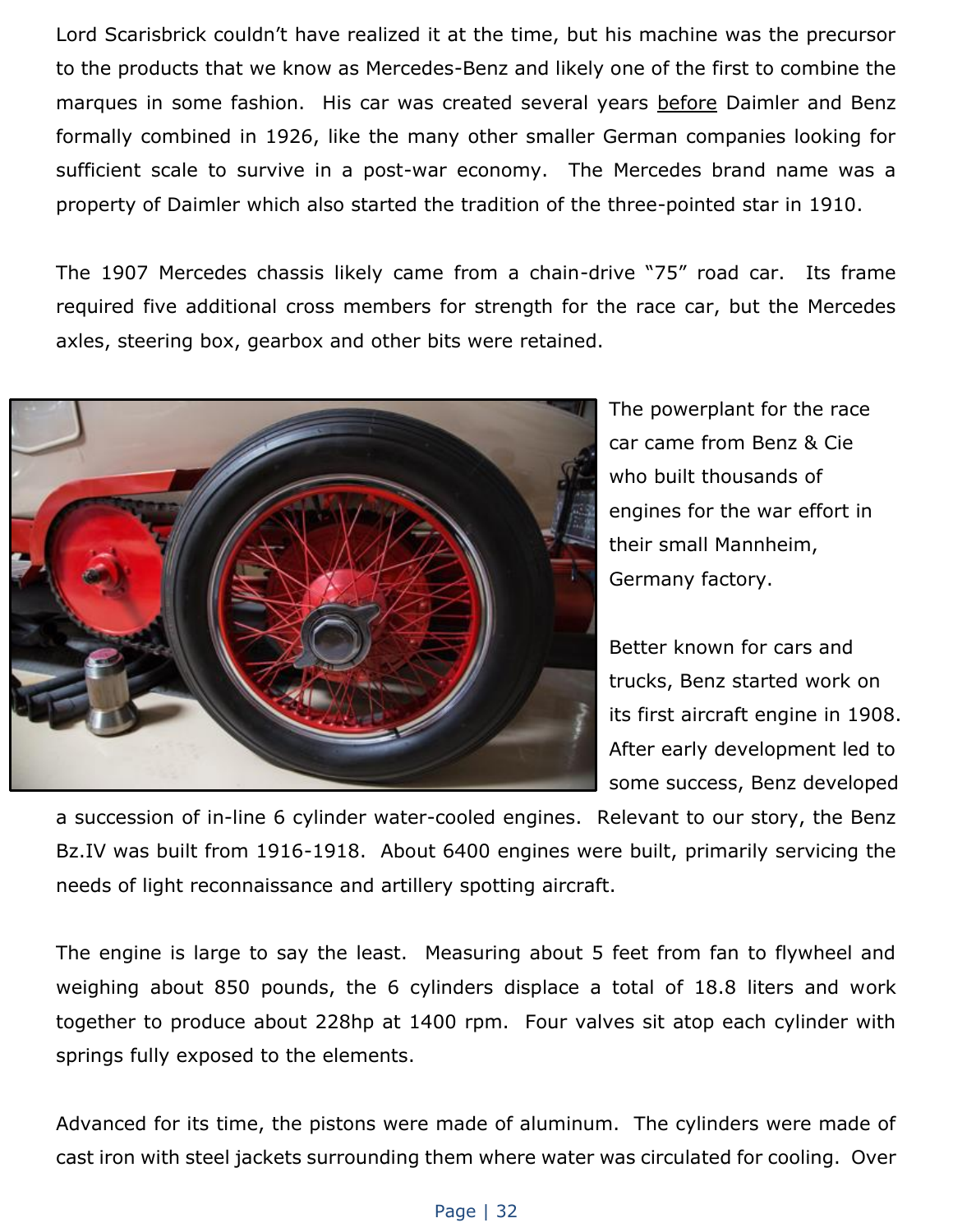time, these jackets deteriorated and the porosity led to leaks.

The engine's route from the Benz factory to Lord Scarisbrick's car is unknown. There are suggestions that the engine came from a Zeppelin, but that seems unlikely mostly due to the fact that Zeppelins were mostly powered by Maybach engines due to their



corporate affiliation. The Benz Bz.IV engines were very commonly used for airplanes, so it wouldn't be a surprise if the engine came from a fixed wing airplane rather than a Zeppelin. In fact, there is some lore suggesting that Scarisbrick's engine came from a German airplane that went down in France during the war. It may be impossible to ever know for sure.

With power sorted, brakes were an afterthought at best for Lord Scarisbrick's car. A handbrake to the rear wheels coupled with a transmission brake were it. The car has no front brakes at all.

In its time, bodywork was rudimentary. It would have been focused on function rather

than beauty. Paint color or scheme would not have been a priority. No effort would have been made to quiet the exhaust and instruments, if any, would be modest at best.

Lord Scarisbrick labeled his custom creation "Rabbit the First" with Rabbit being a nod to Lady Scarisbrick who joined



The Southwest Star Magazine – your cars & your events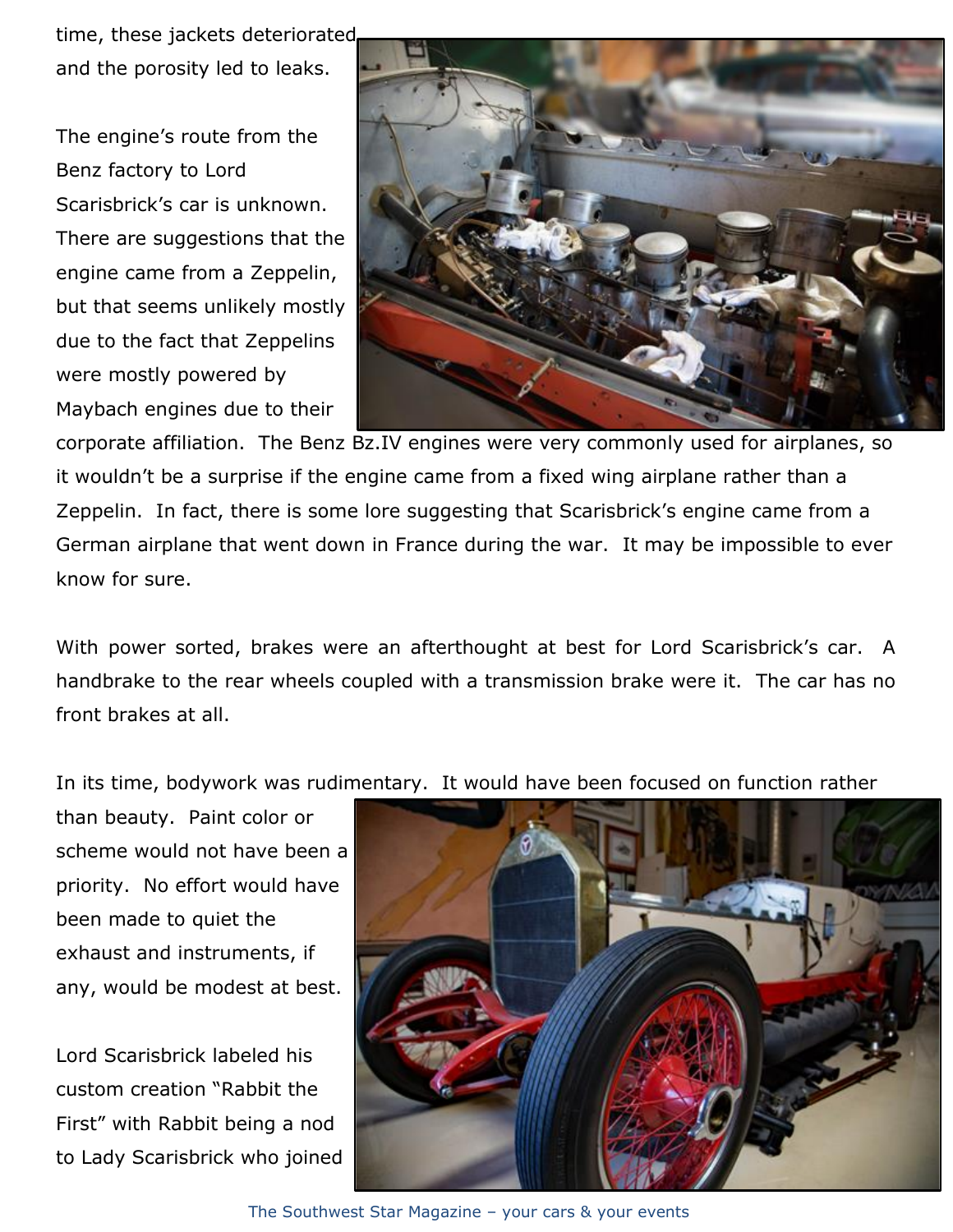

her husband in the car frequently. There is no record of a "Rabbit the Second" but perhaps the name is an indication of Lord Scarisbrick's optimism at the time of future cars. The Chitty Bang Bang cars had a similar naming convention with Chitty I, II and III being built and Chitty IV in process at the time of its patron's death. (Chitty II is the only surviving of the group.)

Lord Scarisbrick sold Rabbit the First after winning several races for £200 (or roughly \$1000). The car was modified further in the 1930s – including the addition of bodywork and a radiator from a Bentley to replace the Mercedes radiator which was damaged in a race - before finding its way to new ownership on Long Island, New York in 1937 or 1938. Bought sight unseen, the new owner may have thought that he was purchasing one of the original Chitty cars. Apparently, the car's poor condition and rough red paint job made for an unhappy new owner.

A restoration ensued to install a radiator from a 1919 Locomobile that was similar to the



Mercedes original and a new exhaust, rebuild the engine and gearbox, replace the starter, restore the upholstery and wheels, and paint the car in its current crème and red livery. The new and improved "Rabbit the First" made its public debut in 1940 at a Veteran Motor Car Club of America parade in New York.

Page | 34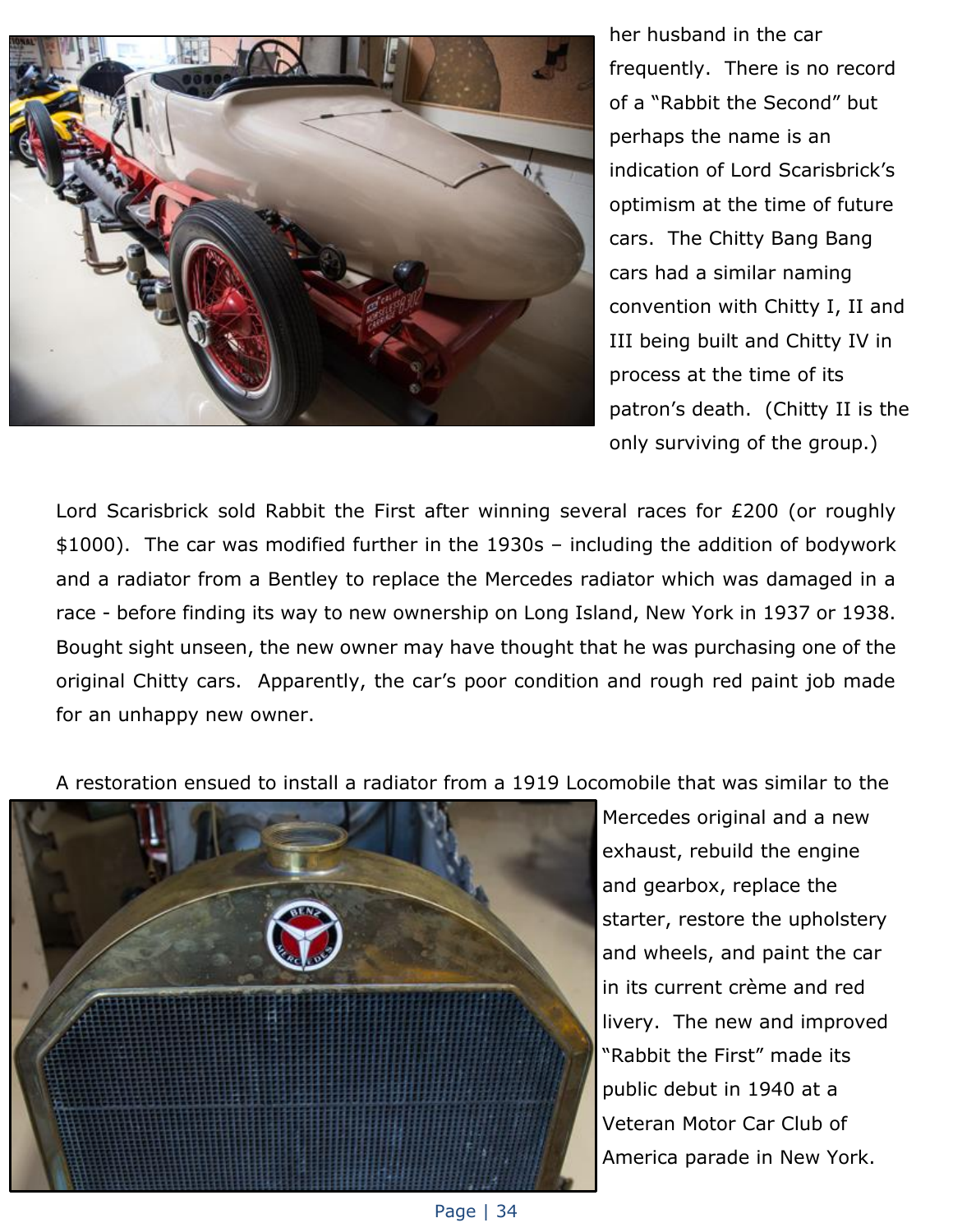In 1946, it was sold to another owner on Long Island before finding its way to new owners in 1950. Famed automotive artist Peter Helck partnered with historian Charles Lytle paid about \$600 for the car. It sat on blocks for about 15 years before Helck and Lytle gave the car in December 1963 to Jim Hoe in Connecticut. Jim was well known for Duesenberg restorations and coordinated a restoration effort. The process proved to be a resource drain which tested Lytle's patience and eventually led to Helck buying out his share of the car.

This restoration is largely responsible for the car in its current form. Additional instrumentation was likely added along with exhaust mufflers on the left side of the car to

avoid annoying the neighbors. The body also received attention to make it more polished and straight. Helck drove the car often and presented his completed product for a cover feature in the Antique Automobile magazine of the Antique Automobile Club of America in September-October 1965.

Over the years, the car has taken a variety of names. In addition to Lord Scarisbrick's



original name of "Rabbit the First," the combination of Scarisbrick and C.H. Crowe also led to the name of "Scariscrow" at some point. Helck likely added his own twist by calling the car a "Benz-Mercedes" and adding the cheeky radiator badge with that name and the upside down three pointed star.

Helck owned the car until his death in 1988 when it moved to live with a family collection in Maryland. In 1999, it returned to the Fanoe Beach in Denmark to replicate its 1923 run as part of an event hosted by the Danish Motor Club. It also made an appearance at the Amelia Island Concours in March 2008, winning Best the Class of Beach Racers.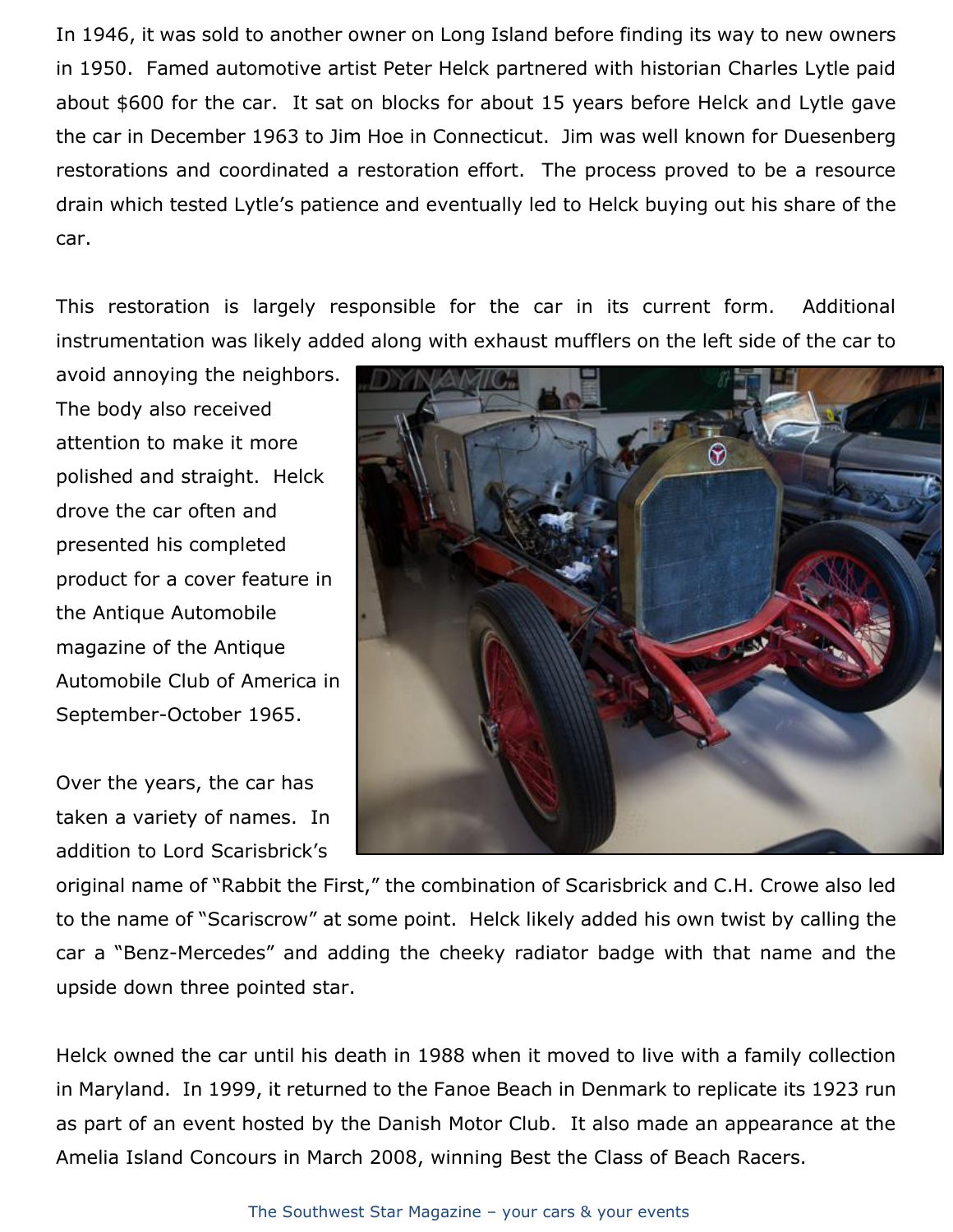Subsequently, the car again changed hands, leaving Maryland to move to California. Its semi-retired current owner likes to tinker with old cars and the Rabbit is no exception. After driving it for a few years, the leaks in the metal jackets around the cylinders were not improving on their own, so a project was undertaken to remove and restore the cylinders.

Each of the 6 cylinders have been removed and each takes a material amount of effort to clean up and prepare for fresh jackets. The original jackets are unsalvageable, so they are being fully replaced with sheet brass. The metal craftsmanship is stunning. Even new dies were made to replicate the bands in the brass of each cylinder jacket. While each is still very time consuming, the first cylinder should take the longest because of the need to create templates and dies from scratch. As the current owner says, "These engines were built at a time when technology was expensive and labor was cheap."

Of course, none of the original craftsman that built the Benz engine in 1916 or 1917 could have imagined that their engine would be powering a car a century later. In wartime, the engines needed to be robust enough to keep an airplane flying but nobody was planning to ensure that they lasted for decades or a century.